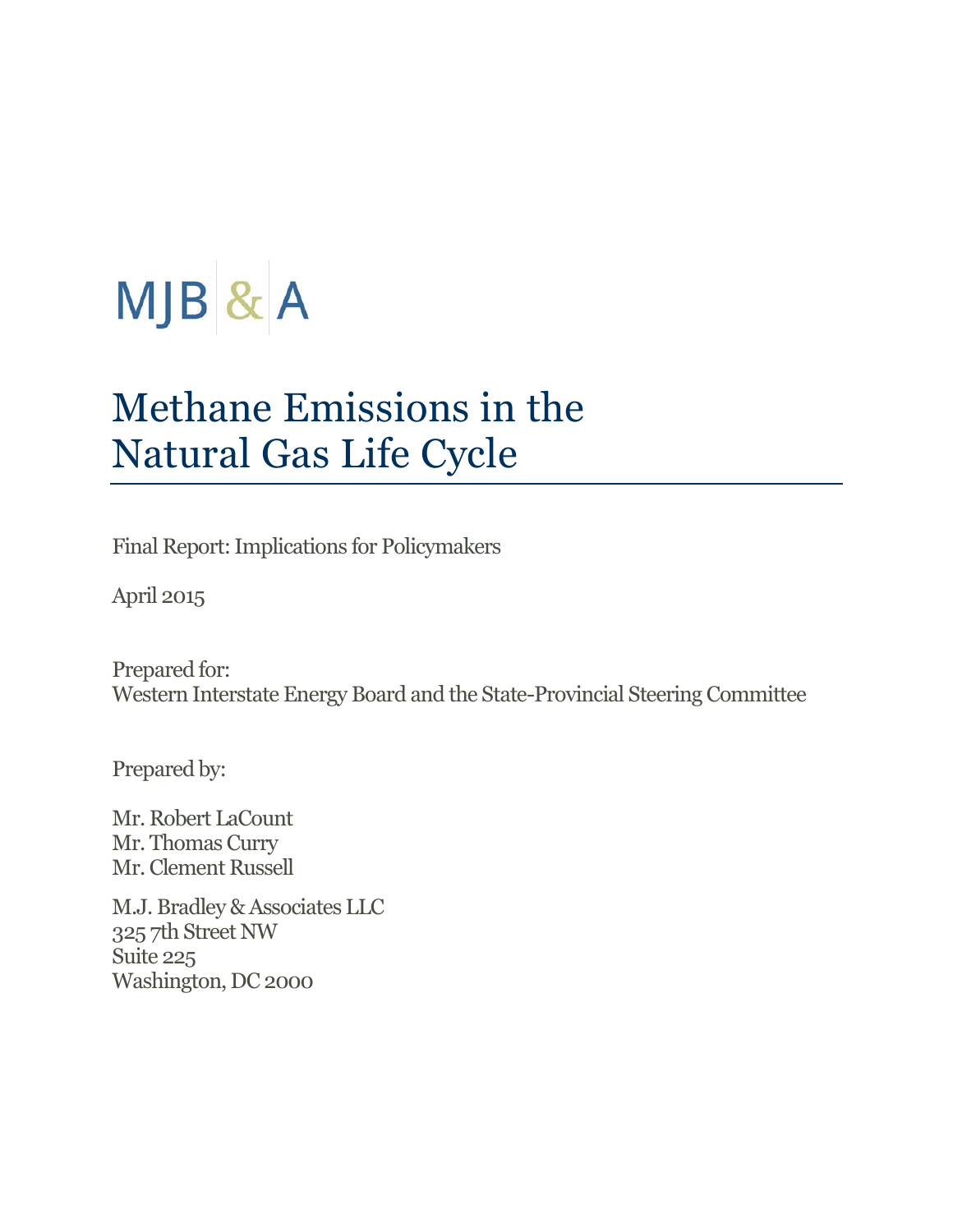# **Acknowledgements**

This material is based upon work supported by the Department of Energy National Energy Technology Laboratory under Award Number(s) DE-OE0000422.

This paper was researched and prepared by Robert LaCount, Thomas Curry and Clement Russell of M.J. Bradley & Associates for the Western Interstate Energy Board (WIEB) and the State-Provincial Steering Committee (SPSC). The project was managed for WIEB and SPSC by Richard McAllister. WIEB is an organization of 11 western states and three western Canadian provinces, which are associate members of the Board. The governor of each state appoints a member to the Board. SPSC is a committee of representatives of Governors, Premiers and utility commissioners that provides input in regional transmission planning and analysis in the Western Interconnection.

More information about M.J. Bradley & Associates is available at [www.mjbradley.com.](http://www.mjbradley.com/)

More information about WIEB and SPSC is available with a link to the full report at [www.westernenergyboard.org.](http://www.westernenergyboard.org/)

## **Disclaimer**

This report was prepared as an account of work sponsored by an agency of the United States Government. Neither the United States Government nor any agency thereof, nor any of their employees, makes any warranty, express or implied, or assumes any legal liability or responsibility for the accuracy, completeness, or usefulness of any information, apparatus, product, or process disclosed, or represents that its use would not infringe privately owned rights. Reference herein to any specific commercial product, process, or service by trade name, trademark, manufacturer, or otherwise does not necessarily constitute or imply its endorsement, recommendation, or favoring by the United States Government or any agency thereof. The views and opinions of authors expressed herein do not necessarily state or reflect those of the United States Government or any agency thereof.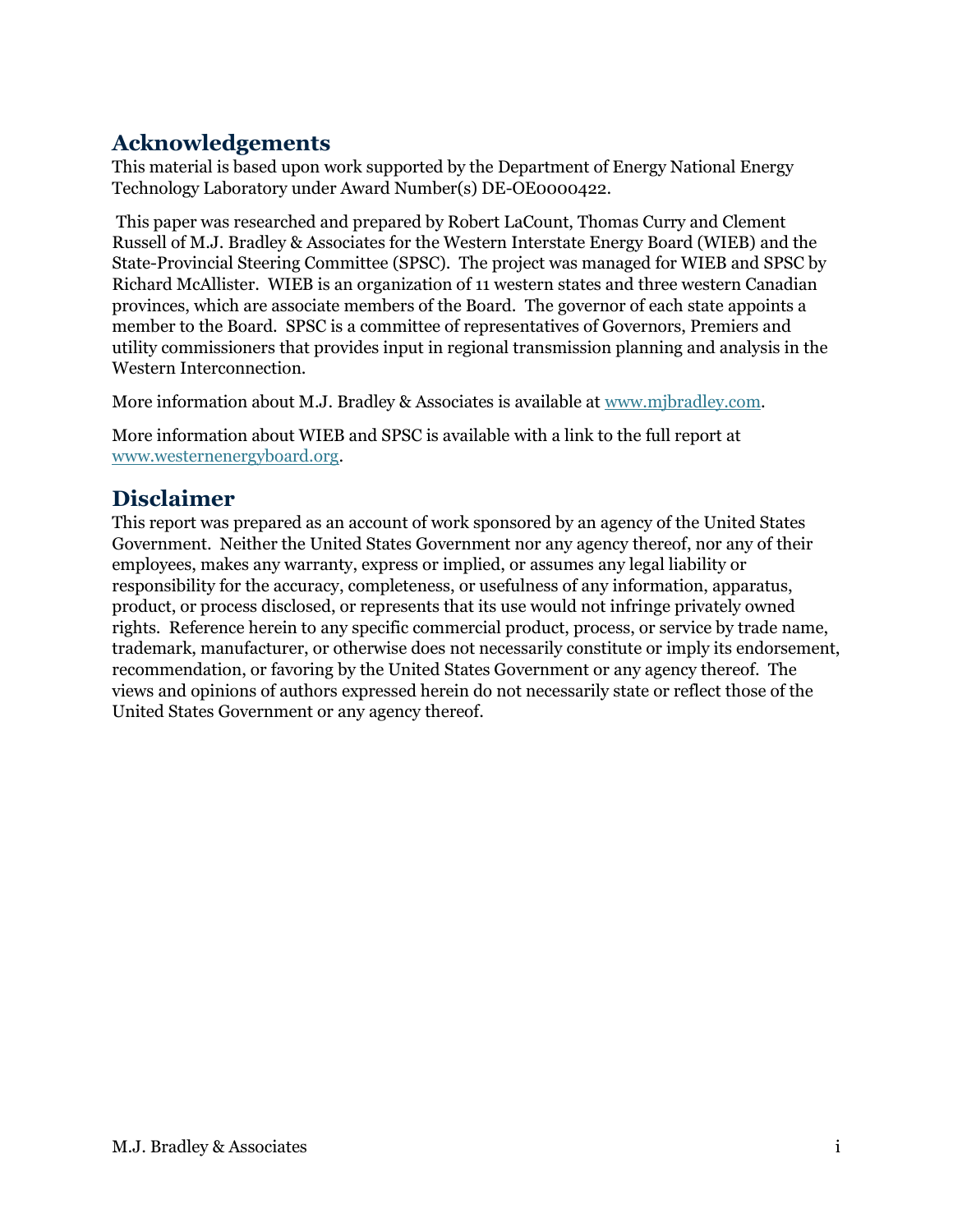# **Methane Emissions in the Natural Gas Life Cycle: Implications for Policymakers**

The Western Interstate Energy Board (WIEB) and State-Provincial Steering Committee (SPSC) commissioned M.J. Bradley & Associates (MJB&A) to develop a report to better understand the life cycle greenhouse gas (GHG) emissions of natural gas and coal used for electricity generation. WIEB/SPSC asked MJB&A to evaluate and summarize the current state of knowledge about methane leakage throughout the natural gas fuel cycle, with a particular focus on the differences between methane emission estimates developed from bottom-up analyses and top-down inventories of methane and other hydrocarbons. One of WIEB/SPSC's major objectives was to identify the key reasons for the significant variability in total methane leakage estimates from prominent published studies, and to put these differences into context. With this understanding, WIEB/SPSC asked MJB&A to identify key methane emission points within the natural gas fuel cycle and review strategies and technologies available to reduce these emissions.

This summary document synthesizes the findings of the report into key takeaways for policymakers, and is included as the final section of the full report.<sup>i</sup> The full report provides a detailed discussion of these issues and includes detailed appendices with information on the more than 20 methane emissions studies reviewed by MJB&A as part of this project. The key takeaways are:

- Based on latest science and estimates of upstream methane leakage from natural gas systems, natural gas combined cycle power plants have about half the life cycle GHG emissions of coal-fired power plants.
- Emerging and ongoing research suggests a super emitter issue where a small percentage of sources across the natural gas value chain are responsible for a large percentage of emissions.
- There is significant regional variation in methane emissions from upstream natural gas systems. While much research has focused on improving estimates of national emissions, consideration of regional methane emissions may be more informative for local system planners and GHG policymakers.
- Allocation of methane emissions between natural gas and other products, such as petroleum or natural gas liquids, is an emerging research topic and will have implications for life cycle GHG emissions estimates.
- Significant actions have been taken by EPA, states, and companies in recent years to reduce emissions associated with the natural gas system.
- An upcoming rulemaking process at EPA will set new requirements for unregulated sources at new and modified facilities.
- While requirements for new and modified sources will reduce emissions over time as the system is expanded and upgraded, the majority of emissions come from existing sources. There is no comprehensive federal regulatory program to address these emissions; however, Wyoming and Colorado have been leaders in establishing state programs. New near-term federal policies addressing existing sources include guidelines for states with ozone nonattainment areas and voluntary programs.

 $\overline{a}$ <sup>i</sup> The full report is available at [http://westernenergyboard.org/.](http://westernenergyboard.org/)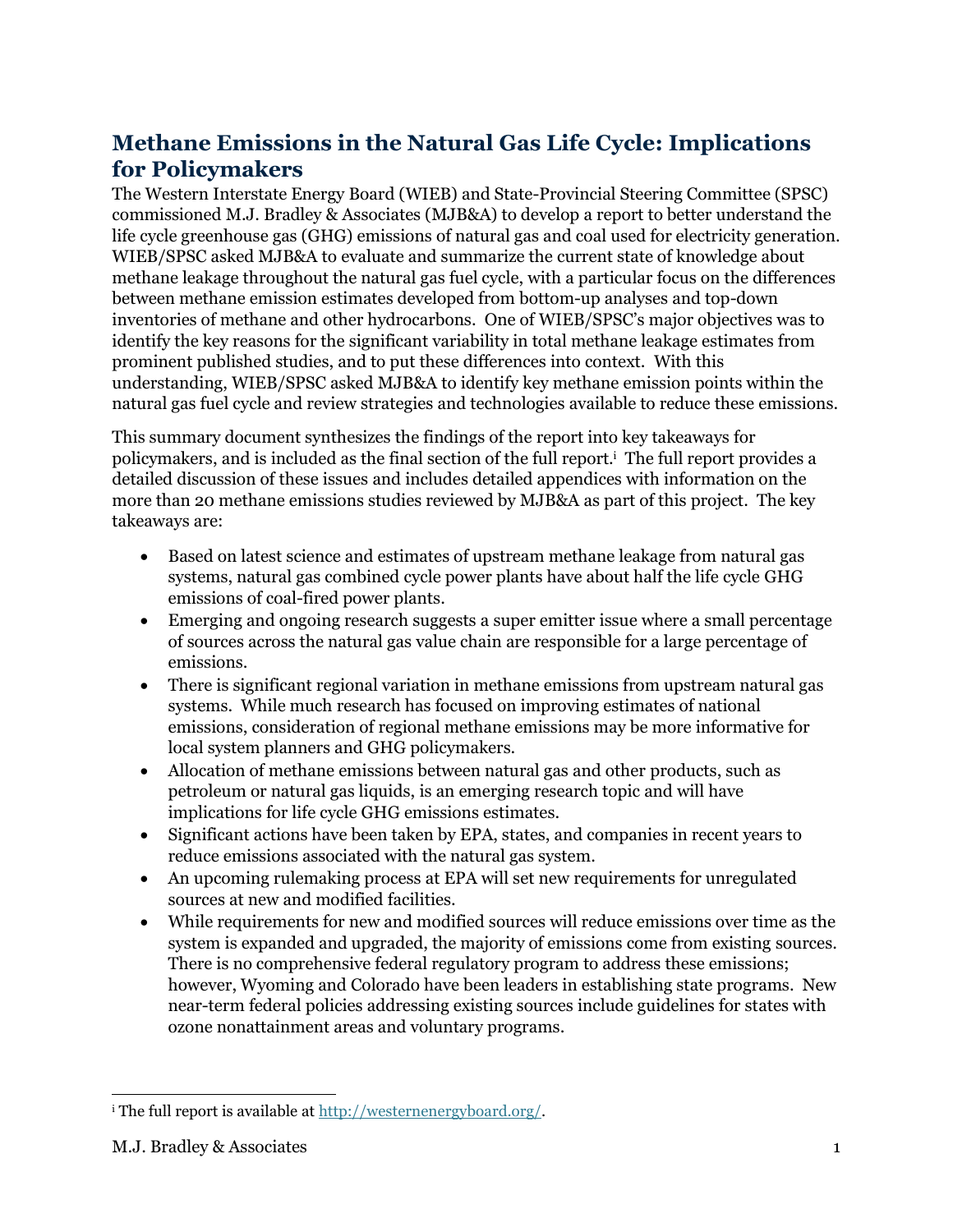To help inform state and regional policymakers as they consider the implications of upstream vented and fugitive methane emissions for resource and transmission planning, we include brief discussions of each of these takeaways along with implications.

#### Natural Gas Combined Cycle (NGCC) Life Cycle Emissions

Upstream methane emissions and power plant efficiency are the primary drivers of life cycle GHG emissions, with EGU efficiency being the most significant factor. As shown i[n Figure 1,](#page-3-0) using a 100-year global warming potential (GWP) ii and emission estimates associated with average U.S. natural gas, we find that life cycle NGCC emissions are about 40 percent of those from an average coal-fired boiler.iii Our analysis assumes power plants receive gas directly from transmission systems. The advantage of NGCC over an average coal-fired boiler is robust across a range of upstream emission scenarios. In the extreme scenario, which assigned all observed excess atmospheric methane to natural gas systems, we found life cycle emissions associated with NGCC to be about 60 percent of life cycle emissions associated with an average coal-fired boiler. The gap between NGCC and an average coal-fired boiler is less when we use a 20-year GWP but there is still a benefit across the reviewed emission scenarios.



<span id="page-3-0"></span>*Figure 1. MJB&A Estimated Life Cycle Emissions for Natural Gas- and Coal-based Electricity Generation*

Exploring the role of power plant efficiency, [Figure 2](#page-4-0) shows the 100-year GWP crossover point for a range of natural gas power plant efficiencies as compared to an average coal-fired boiler

 $\overline{a}$  $\ddot{\text{ii}}$  Methane is a more significant radiative forcer when compared to CO<sub>2</sub> and is assigned a GWP, based on the ratio of methane's radiative force to that of  $CO<sub>2</sub>$ , that reflects that impact. The resulting value is represented in carbon dioxide equivalents ( $CO<sub>2</sub>e$ ). For methane, we use a 100-year GWP of 34. iii We calculate the emissions associated with average U.S. natural gas as the total estimated emissions from the GHG Inventory divided by total U.S. natural gas production. We assume an NGCC efficiency of 51 percent and a coal boiler efficiency of 34 percent.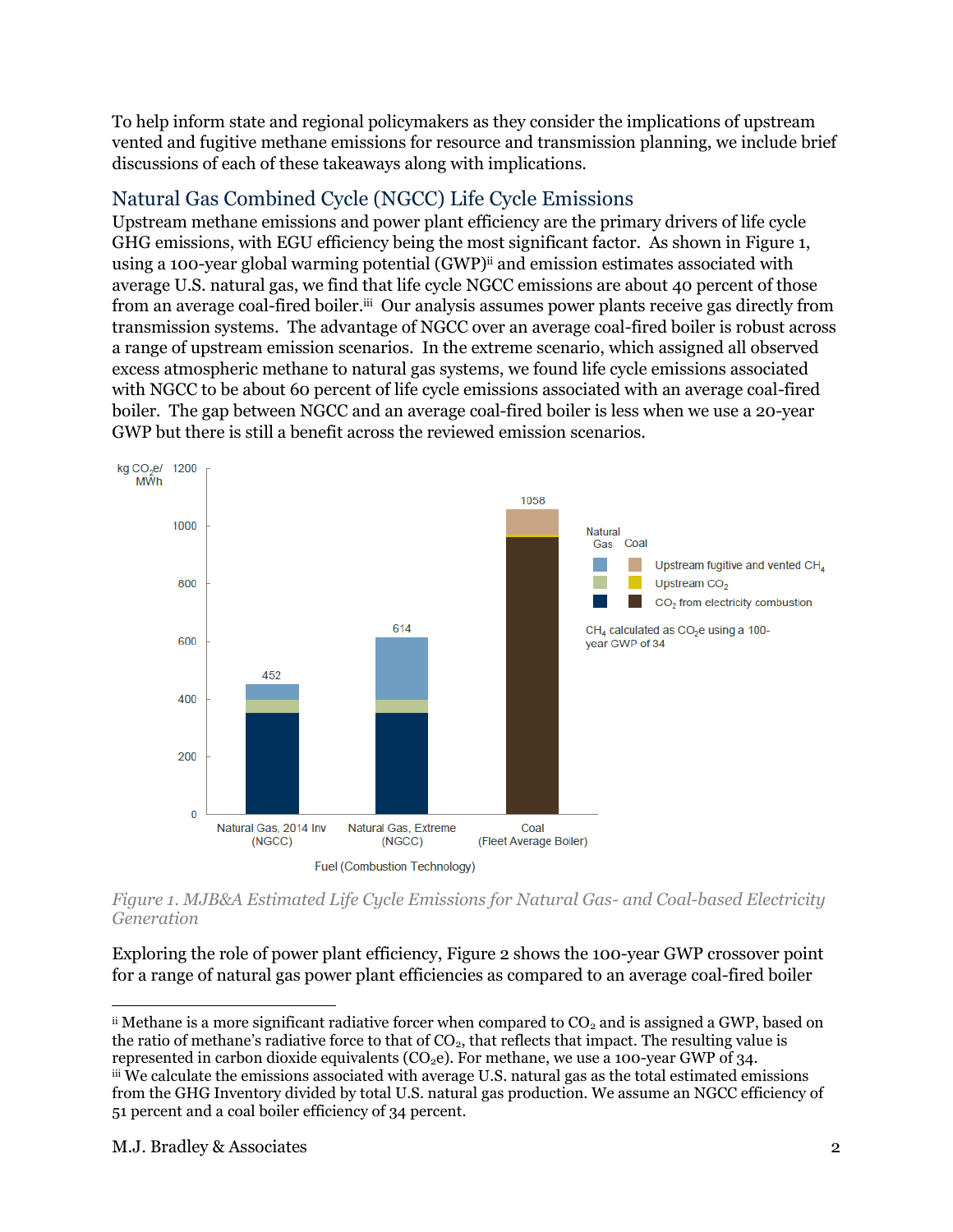with an efficiency of 34 percent and a supercritical coal-fired boiler with an efficiency of 39 percent. As shown, less efficient natural gas power plants have a lower vented and fugitive emissions crossover point.



<span id="page-4-0"></span>*Figure 2. Life Cycle Emissions at Different Power Plant Efficiencies, 100-year GWP*

As state and regional policymakers are making decisions about the resource mix, it seems clear that there are GHG benefits of NGCC relative to coal boilers. However, it is important to remember that power plant efficiency is a key variable in shaping life cycle emissions. For the average natural gas combined cycle and subcritical coal boilers we reviewed, power plant  $CO<sub>2</sub>$ emissions contribute 80 and 90 percent of life cycle GHG emissions, respectively. Regional generating fleets consist of EGUs with varying efficiencies and capacity factors, resulting in unique combustion  $CO<sub>2</sub>$  profiles. While our analysis compares generic combined cycle and coal plants, power plants are not directly interchangeable. Policymakers may want to evaluate how changes to distinct generating fleets will impact GHG emissions. The most relevant comparison may not be a coal boiler versus an NGCC unit but the existing fossil fleet versus a portfolio of alternative options. For example, system planners may evaluate different types of dispatchable resources to provide system flexibility as more variable resources, such as wind or solar projects, are added to the grid. Different types of flexible resources including simple cycle turbines or NGCC power plants designed to cycle, will have different GHG emissions profiles. It would be informative to review the life cycle emissions of specific power plants and implications of different resource decisions for the entire system.

#### Emerging Understanding of "Super Emitters"

Research suggests that vented and fugitive emissions are not normally distributed across emission source categories. This has implications for understanding significant emission sources as well as identifying the most cost-effective control strategies.

From the perspective of understanding emission potential, the uneven distribution of emissions contributes to the differences between top-down and bottom-up studies of emissions. By relying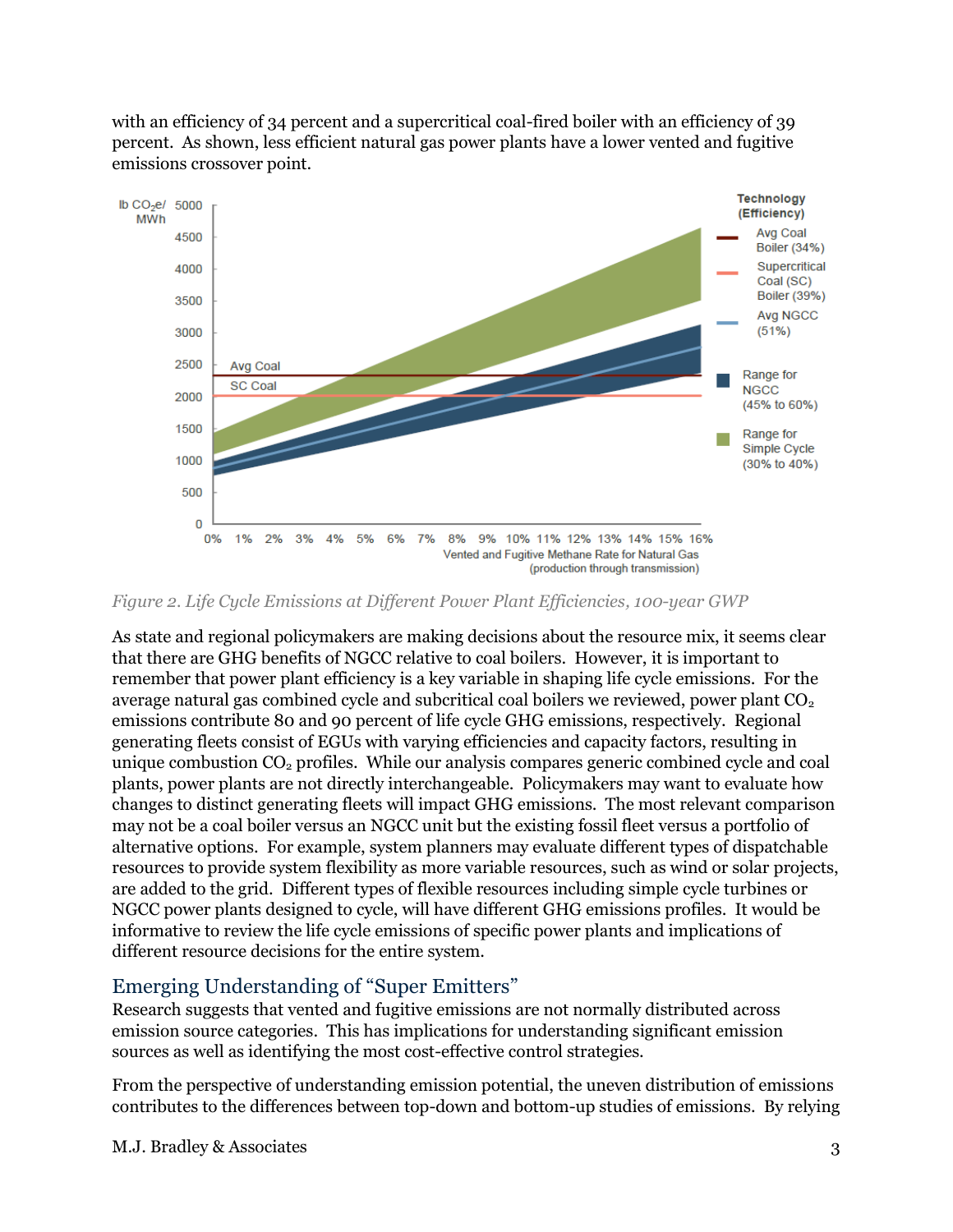on average emission factors, bottom-up studies may underestimate actual emissions if highemitters were not part of the sampling conducted to develop the emission factor. On the other hand, top-down studies that are based on observed emissions at a particular place at a particular time may overestimate emissions if their observations are extrapolated across a broad geographic area and across an entire year. At the same time, top-down studies may be particularly useful at identifying specific areas with elevated methane emissions. However, pinpointing the source of emissions and attributing them to current natural gas systems, as opposed to other geologic sources of methane such as coal seams or abandoned wells, remains a challenge. Although most studies that directly measured emissions identified the presence of super emitters, more data is needed to understand if the observed frequency and magnitude of these sources is equally distributed across a specific region or the U.S.

Ongoing research should help to reconcile the differences between top-down and bottom-up studies of emissions and contribute to understanding of the potential super emitter issue. Research to date suggests that it may be appropriate to develop regional emissions inventories using region- or basin-specific emission factors that are informed by both equipment sampling (as in bottom-up studies) and atmospheric methane measurements (as in top-down studies). Such an approach has the potential to provide more accurate emissions estimates than national inventories developed with generic emissions factors.

From a control strategy perspective, unevenly distributed emissions create a challenge for regulators or firms trying to identify emission sources and controls. While there will continue to be normally distributed sources of emissions where traditional regulatory approaches may be appropriate, there may also be a need to develop approaches where a range of potential emission sources are monitored or evaluated on a regular basis to identify unexpected leaks. As an example, the recent Colorado regulations included revised emission control requirements for storage vessels but also included a requirement for regular review of the storage vessels to ensure the ongoing integrity of the system.

#### Regional Context

Although the main focus of the report is a comparison of average U.S. life cycle GHG emissions of natural gas-fired generation versus coal-fired generation, implications for regional system planning are dependent on regional gas supplies and electric generation infrastructure. While we have found that natural gas combusted at a combined cycle unit generates roughly half the life cycle GHG emissions of coal burned at the average boiler, the relative benefit of natural gas will vary from region to region.

Many regions source their natural gas from specific production areas and top-down studies suggest some areas may have higher emissions than others. With the majority of gas supplies in regions coming from specific basins, consideration of national emissions rates may not be as informative in the development of regional GHG policies. Regional policy planners may want to consider the unique upstream GHG characteristics of their gas supply.

#### Emissions Allocation

A key emerging issue is how to properly allocate methane emissions to natural gas and petroleum systems. Across U.S. production fields, there are oil wells that also produce gas and gas wells that also produce oil and other liquid hydrocarbons. EPA's GHG Inventory does not currently allocate methane emissions associated with these co-produced commodities proportionately across natural gas and petroleum systems. As such, all methane from wells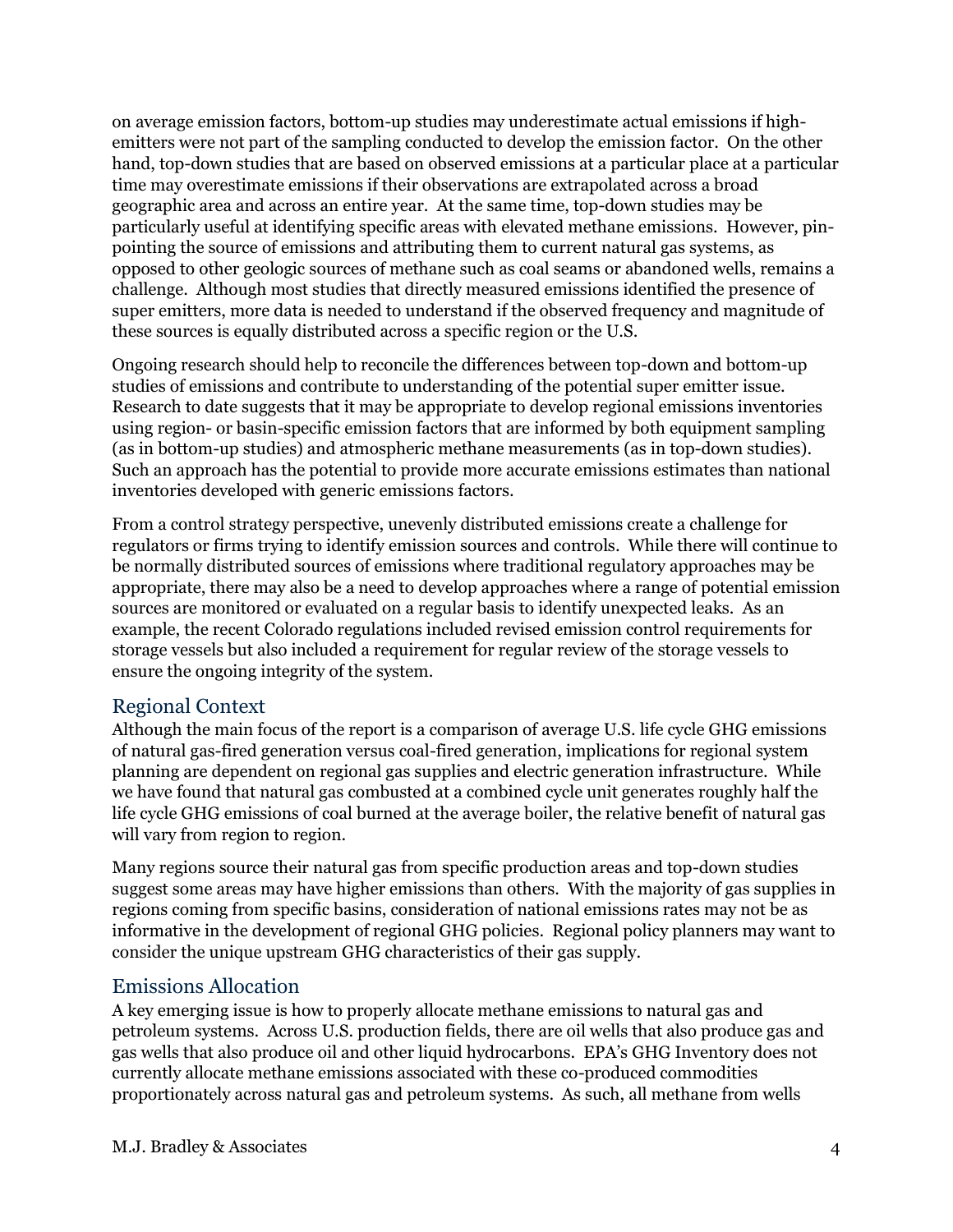defined as oil wells is attributed to petroleum systems and all methane from wells defined as gas wells is attributed to natural gas systems, regardless of their co-production. In our calculation of life cycle emissions from natural gas, we followed the methodology of Alvarez et al.<sup>1</sup> in assigning 35 percent of methane emissions from petroleum systems to natural gas to account for coproduced gas. A more recent study by researchers at the University of Texas at Austin suggests that only 85 percent of methane emissions from gas wells should be attributed to natural gas systems, with the remaining 15 percent assigned to liquid hydrocarbons.<sup>2</sup> While we did not factor this consideration into our life cycle analysis, it would have the effect of reducing life cycle GHG emissions from natural gas.

In addition to more direct measurement of methane emissions from oil and gas sources, efforts to reconcile differences between top-down and bottom-up emissions estimates will improve understanding of emissions allocation. Included in this is more data on emissions from abandoned oil and gas wells, which are not well understood. While existing literature has suggested specific percentages for allocating methane across natural gas and petroleum systems, there is significant regional variation in co-production at oil and gas wells across the U.S. Using a national average to assign methane emissions across both value chains may therefore be inappropriate, especially in the context of regional planning. Regardless of which value-chain methane emissions are ultimately associated with, oil and gas production are closely interrelated from a GHG mitigation perspective.

#### Recent Actions to Address Natural Gas Value Chain Emissions

EPA's most significant regulatory action to date related to upstream methane emissions from natural gas systems was the 2012 Oil and Gas New Source Performance Standards (NSPS), which regulated volatile organic compound (VOC) emissions from a range of upstream sources. At the time the rule was proposed and finalized, EPA touted the methane co-benefits of the rule. EPA estimated that when fully implemented, the NSPS would reduce annual methane emissions from affected sources by 1 to 1.7 million tons.<sup>3</sup> A key aspect of the 2012 Oil and Gas NSPS is that it applies to new and modified sources, not existing sources. With the exception of well completions, which occur at the beginning of the life of a well and are considered "new" emission sources, control technologies and strategies required as part of the rule have not had a dramatic impact on the annual emission estimates from the industry.

In addition to the federal rulemaking, states have taken action to control emissions from sources in the natural gas sector. One of the leading states is Colorado, which has a history of regulating emissions from the oil and gas sector as part of its strategy to reduce emissions of ozone precursors. In 2014, Colorado finalized regulations that implemented the 2012 Oil and Gas NSPS regulations and expanded the coverage to include first-in-the-country methane regulations. The methane regulations include leak detection and repair (LDAR) requirements for natural gas well production facilities and compressor stations. The Colorado regulations apply to both new and existing sources and require reduced emission completions (RECs) iv on hydraulically fractured gas and oil wells. Together, Colorado estimates that these regulations will reduce methane emissions by 65,000 tons per year.<sup>4</sup>

In addition to regulatory action, EPA's long-standing voluntary partnership program, Natural Gas STAR, has resulted in significant reported emission reductions from the industry. These

 $\overline{a}$ iv A REC is a process that reduces methane and VOC emissions during the flowback period by capturing gas that would otherwise be vented.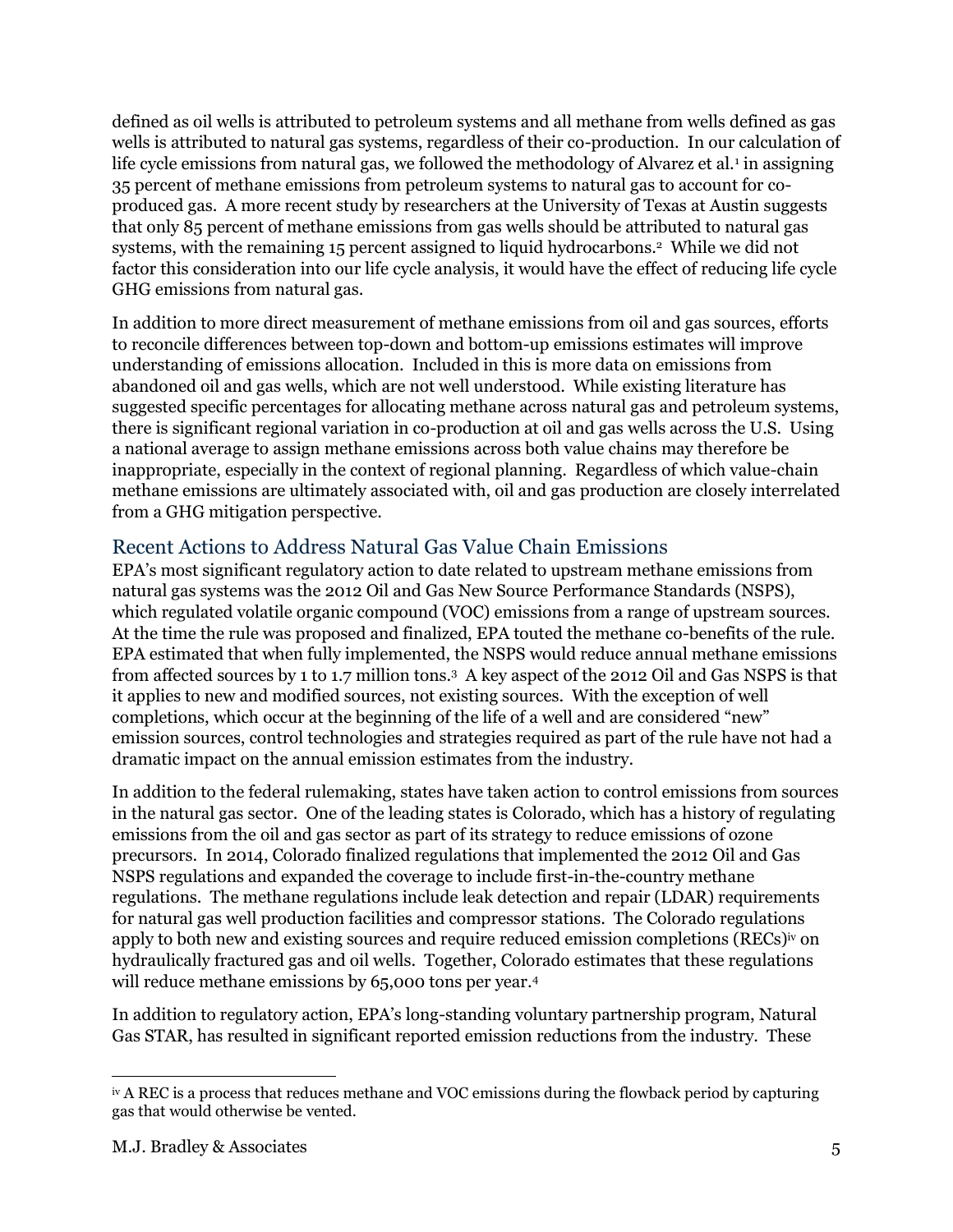emission reductions are accounted for in the GHG Inventory. According to the 2014 GHG Inventory, Natural Gas STAR resulted in 2,211 Gg (2.4 million tons) of  $CH_4$  reductions from natural gas systems (including distribution) in 2012.<sup>5</sup> Without these reductions, methane emissions from natural gas systems would have been 36 percent higher. These reductions are across a range of sources, both new and existing.

Certification of production companies by third parties to recognize industry leading best management practices has also emerged with the development of the Center for Sustainable Shale Development (CSSD) standards in the Appalachian region. This voluntary certification process allows industry companies to demonstrate environmental stewardship and commitment to operations that meet or exceed regulatory requirements.

#### Future Actions to Address Natural Gas Value Chain Emissions

In January 2015, the Obama Administration provided an update to its Methane Strategy describing specific actions focused on emission reductions from the oil and gas sector. $v$  The Administration's expressed goal is to reduce methane emissions from the oil and gas sector by 40 to 45 percent from 2012 levels by 2025. As summarized in [Table 1,](#page-7-0) the strategy involves a range of agencies pursuing both regulatory and voluntary efforts.

| <b>Agency</b>       | <b>Rule/Program</b>                                    | <b>Action</b>                       | <b>Likely Affected</b><br>Segment (s)                            | <b>Timeline</b>                                                                                      |  |
|---------------------|--------------------------------------------------------|-------------------------------------|------------------------------------------------------------------|------------------------------------------------------------------------------------------------------|--|
| <b>EPA</b>          | 111(b) regulations for<br>methane and VOC<br>emissions | Regulatory<br>(New Sources)         | Production & Gathering,<br>Processing, Transmission<br>& Storage | Propose Summer 2015<br>Final Summer 2016                                                             |  |
|                     | <b>Control Technology</b><br>Guidelines                | Regulatory<br>(Existing<br>Sources) | Production                                                       | Propose Summer 2015<br><b>Final 2016</b>                                                             |  |
|                     | <b>GHG Reporting</b><br>Program                        | Regulatory<br>(All Sources)         | All Segments                                                     | Proposed December 9,<br>2014<br><b>Final 2015</b>                                                    |  |
|                     | <b>Enhanced Natural</b><br><b>Gas STAR</b>             | Voluntary<br>(All Sources)          | All Segments                                                     | Stakeholder Outreach<br>Summer 2015<br>Program Launch Fall<br>2015<br>Implementation January<br>2016 |  |
| <b>DOI</b><br>(BLM) | Onshore Order 9                                        | Regulatory                          | <b>Production &amp; Gathering</b>                                | Propose late spring<br>2015                                                                          |  |
| <b>DOT</b>          | <b>PHMSA Monitoring</b>                                | Regulatory                          | Transmission                                                     | 2015                                                                                                 |  |
| <b>DOE</b>          | <b>Methane Roundtables</b>                             | Pre-Regulatory                      | All segments                                                     | Spring 2014                                                                                          |  |
|                     | <b>Natural Gas</b><br>Modernization<br>Initiative      | Information<br>Sharing              | Transmission &<br><b>Distribution</b>                            | FOA to be issued with<br>2015 Appropriations                                                         |  |

<span id="page-7-0"></span>

|  |  |  |  | Table 1. Summary of Administration Oil & Gas Methane Strategy |  |
|--|--|--|--|---------------------------------------------------------------|--|
|  |  |  |  |                                                               |  |

 $\overline{a}$ <sup>v</sup> The Administration's announcement can be found at [https://www.whitehouse.gov/the-press](https://www.whitehouse.gov/the-press-office/2015/01/14/fact-sheet-administration-takes-steps-forward-climate-action-plan-anno-1)[office/2015/01/14/fact-sheet-administration-takes-steps-forward-climate-action-plan-anno-1](https://www.whitehouse.gov/the-press-office/2015/01/14/fact-sheet-administration-takes-steps-forward-climate-action-plan-anno-1)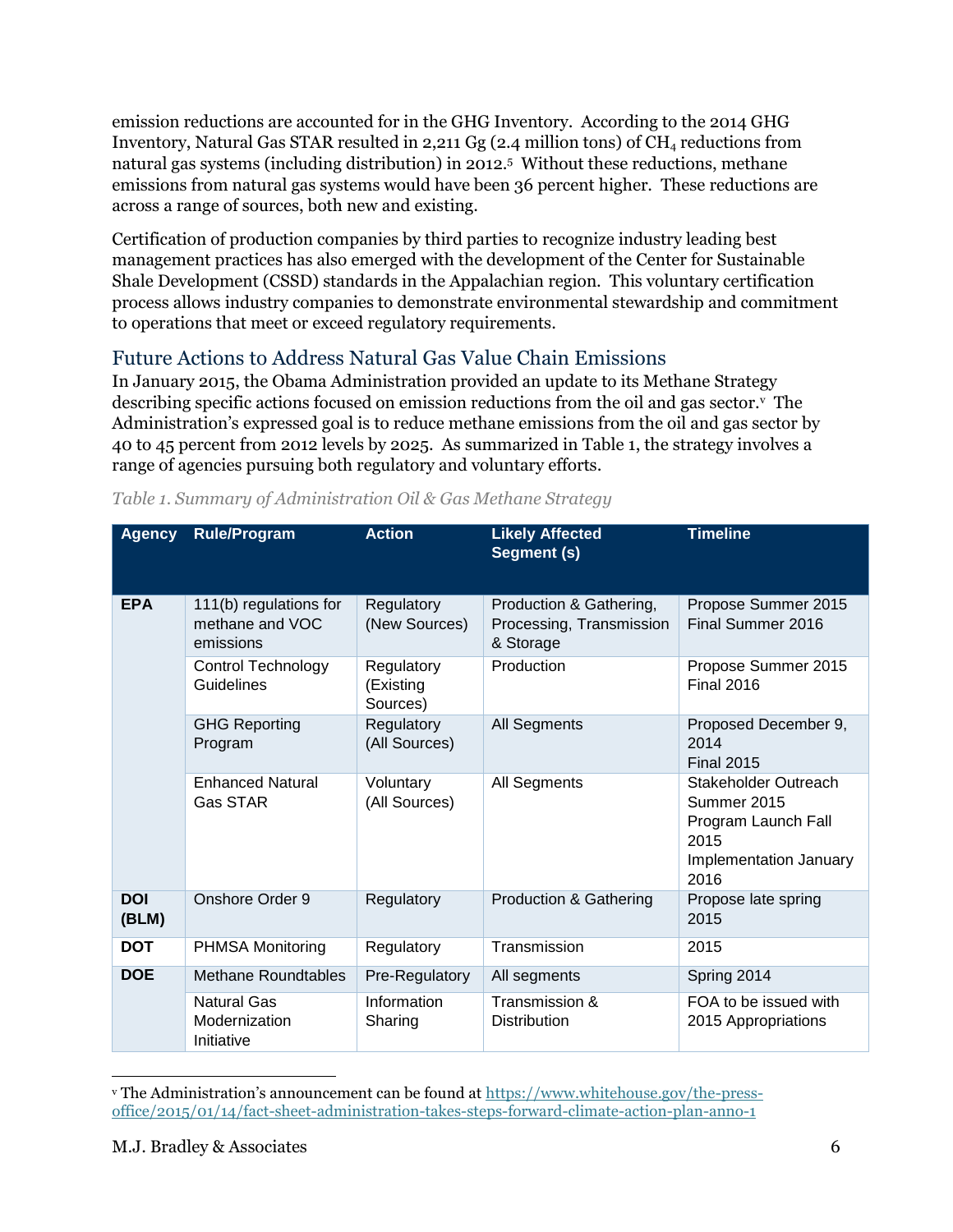Most notably, the Administration directed EPA to promulgate new VOC and methane regulations. The VOC portion of these regulations would follow up on the 2012 Oil and Gas NSPS. Sources likely to be targeted by the new standards include those discussed in EPA's 2014 Methane White Papers:<sup>vi</sup> hydraulically fractured oil well completions, pneumatic devices, compressors, liquids unloading, and equipment leaks. The proposed regulations are scheduled to be released in summer 2015, with a final rule in summer 2016.

While requirements for new and modified sources will reduce emissions over time as the system is expanded and upgraded, the majority of emissions come from existing sources. A 2014 study by ICF International projected that despite recent growth in oil and gas production, existing sources (existing in 2011) will be responsible for nearly 90 percent of methane emissions in 2018.<sup>6</sup> Reductions from existing sources are therefore a key component of reducing overall emissions from the oil and gas industry. However, there is no comprehensive federal regulatory program to address these emissions. While the regulation of GHGs from new sources triggers an obligation to review the need for state guidance to establish emission performance standards for existing sources, EPA has not established a timeframe for developing such guidance for existing sources of methane emissions from the oil and gas industry.

To begin to address emissions from existing sources, the Methane Strategy announced by the Administration includes an evaluation of emission control technologies for existing sources through the development of control technology guidelines (CTGs). CTGs provide states with strategies to reduce VOC emissions in areas that do not attain ozone NAAQS. States with areas designated as having moderate or higher nonattainment areas must implement EPA CTGs or alternative measures as part of their strategies to achieve attainment. Implementation of the CTGs to reduce VOCs will result in methane co-benefit reductions from existing oil and gas sources. Under the 2008 ozone standard, Texas and California are the only states with oil and gas production to have areas designated as moderate or higher nonattainment. However, EPA has proposed more stringent ozone standards which are scheduled to be finalized in October 2015. Under the revised standard, it is likely that more states will have nonattainment areas and will have to implement CTGs or alternative measures for oil and gas sources. The process of designating areas in nonattainment and developing state plans will take a number of years.

While broad federal regulation of existing sources does not appear to be imminent, most states have significant regulatory discretion. States often lead the federal government in terms of regulatory programs. In the oil and gas sector, this has been the case with Wyoming and Colorado.<sup>vii</sup> In states with less experience with oil and gas production, rules are also likely to evolve as regulation catches up with the initial rush of unconventional hydrocarbon development. For example, Ohio recently incorporated LDAR requirements for production facilities into its permitting process.<sup>viii</sup>

 $\overline{a}$ vi The white papers are available at[: http://www.epa.gov/airquality/oilandgas/whitepapers.html.](http://www.epa.gov/airquality/oilandgas/whitepapers.html) vii Wyoming has proposed new rules that would regulate certain existing sources, available at: [http://sgirt.webfactional.com/filesearch/content/Air%20Quality%20Division/Programs/Rule%20Develo](http://sgirt.webfactional.com/filesearch/content/Air%20Quality%20Division/Programs/Rule%20Development/Proposed%20Rules%20and%20Regulations/AQD_Rule-Development_Chapter-8-NAA-Existing-Source-IBR-draft_02-02-15-Strike-and-Underline.pdf) [pment/Proposed%20Rules%20and%20Regulations/AQD\\_Rule-Development\\_Chapter-8-NAA-Existing-](http://sgirt.webfactional.com/filesearch/content/Air%20Quality%20Division/Programs/Rule%20Development/Proposed%20Rules%20and%20Regulations/AQD_Rule-Development_Chapter-8-NAA-Existing-Source-IBR-draft_02-02-15-Strike-and-Underline.pdf)

[Source-IBR-draft\\_02-02-15-Strike-and-Underline.pdf](http://sgirt.webfactional.com/filesearch/content/Air%20Quality%20Division/Programs/Rule%20Development/Proposed%20Rules%20and%20Regulations/AQD_Rule-Development_Chapter-8-NAA-Existing-Source-IBR-draft_02-02-15-Strike-and-Underline.pdf) viii Model general permits for oil and gas well-site production operations in Ohio are available here: <http://www.epa.ohio.gov/dapc/genpermit/oilandgaswellsiteproduction.aspx>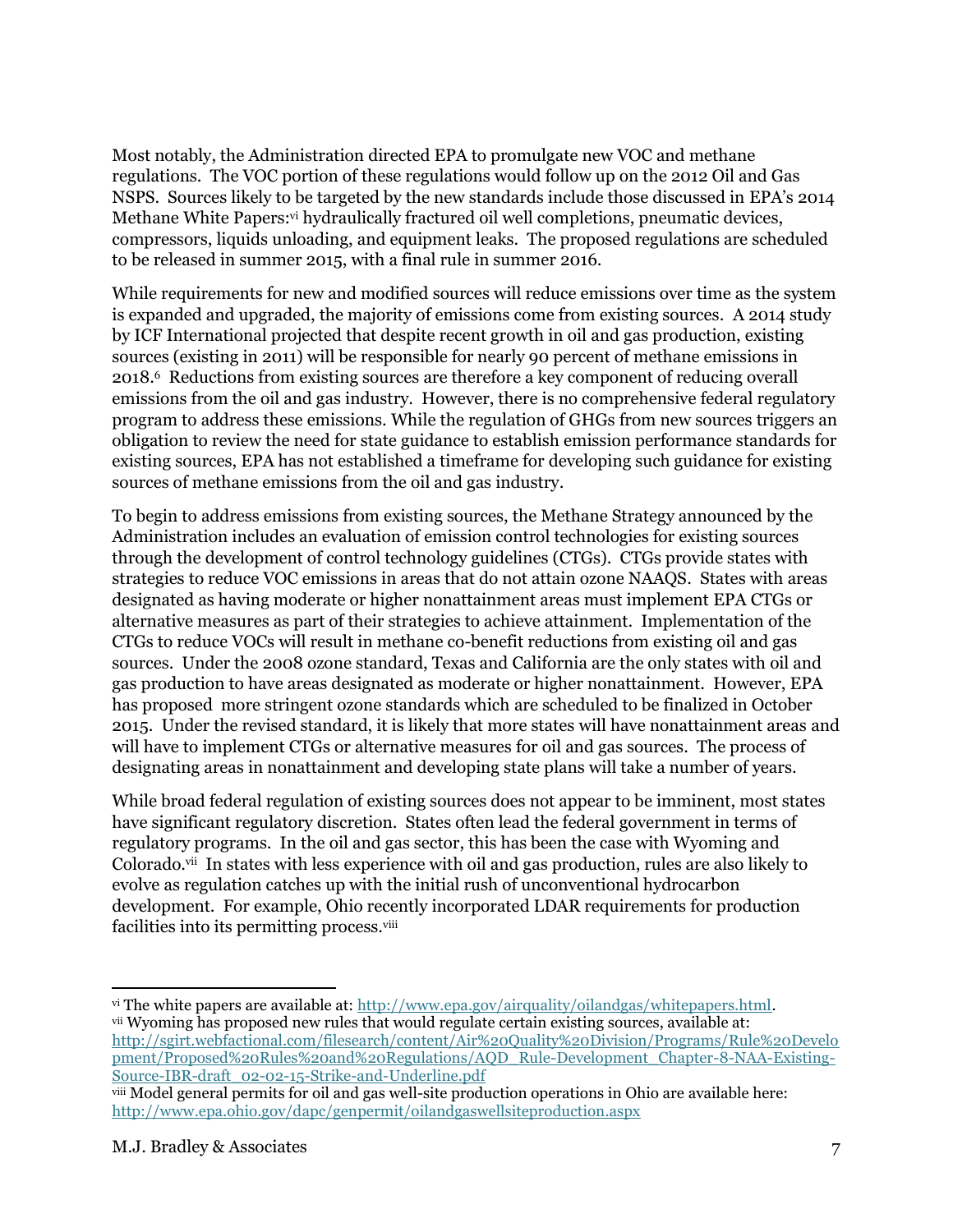Voluntary emission reduction activities may also expand in the future. This includes action under both EPA's revamped Gas STAR program and certification programs such as CSSD. More companies may take voluntary action as reduction technologies evolve and become more cost effective. Industry executives may also see advantages in voluntarily reducing emissions as a response to increased public and investor scrutiny of potential environmental impacts.